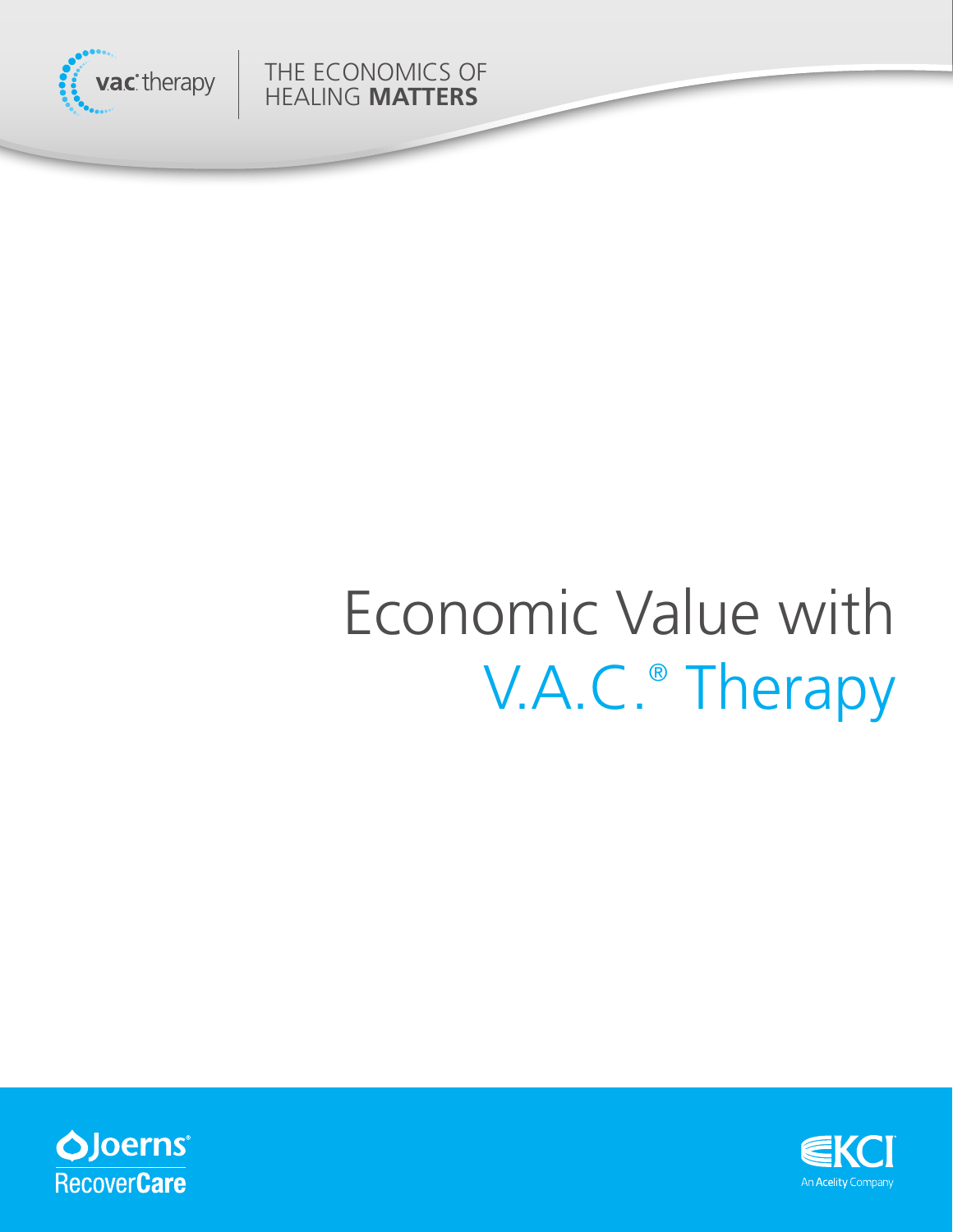## COMPARATIVE ANALYSIS OF NATIONAL INSURANCE CLAIMS

## Total Cost of Care

- Total cost to treat (in addition to wound closure) is important for evaluating effectiveness of wound care products and services
- Failure to heal a wound effectively can lead to overall higher costs to treat
- In addition to randomized control trials and clinical papers, analysis of real world expenditure data can provide insights into effectiveness of wound care therapies

## Analysis Methodology

- Claims data were analyzed by Optum LifeSciences for patients with at least one NPWT claim in the post-acute setting to identify total cost of care for KCI V.A.C.<sup>®</sup> Therapy vs. Competitor NPWT patients<sup>1</sup>
- A data set of over 15,000 patients from 2011 to 2012 was included in the analysis
- Costs and other key metrics (ER visits, readmission rates) were classified as "wound-related" if a wound diagnosis appeared within the top three diagnoses on the claim
- Wounds were classified into major categories based on the ICD-9 on the claim; multiple codes/sub-types of wounds are included in each category
- Costs represent total cost to the insurer for their population; no claims were excluded from the analysis

## Selected study findings…

- For the three months following patients' initial treatment of NPWT, KCI patients cost an average of \$4,500 less than the competitors' overall (\$35,500 vs. \$40,000)
- When looking at total wound-related costs only, KCI patients on average cost 13% less (\$13,000 versus \$15,000 for competitors)
- Competitor patients in the study were 19 times more likely to switch to KCI treatment during the three months post initial NPWT treatment than KCI patients (odds ratio =.05 for KCI vs. Competitor)
- KCI patients studied received an average of fewer wound-related incidents (Inpatient stays and ER visits) for the 6-months post initial treatment:
	- For non-healing wound patients:
		- **-** Average Inpatient stays: 0.5 KCI vs. 0.8 Competitor (*p* <.0001)
		- **-** Average ER visits: 0.1 KCI vs. 0.7 Competitor (*p* =.06)
	- For open wound patients:
		- **-** Average Inpatient stays: 0.6 KCI vs. 1.5 Competitor (*p* <.0001)
		- **-** Average ER visits: 0.1 KCI vs. 1.6 Competitor (*p* <.0001)
	- For pressure ulcer wound patients:
		- **-** Average Inpatient stays: 1.7 KCI vs. 3.3 Competitor (*p* <.0001)
		- **-** Average ER visits: 0.6 KCI vs. 1.1 Competitor (*p* =.03)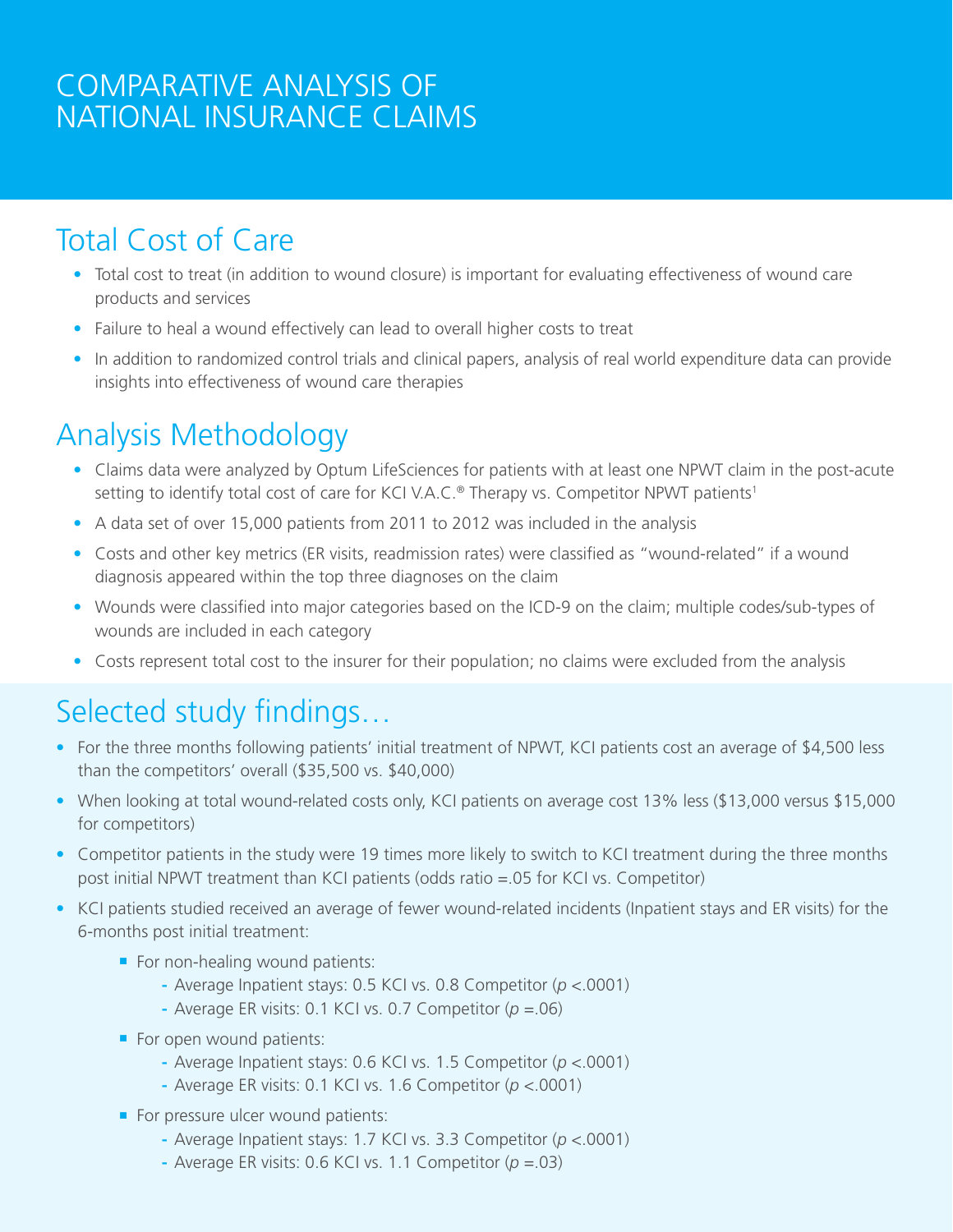## THE ECONOMICS OF HEALING **MATTERS**

#### **Total Cost to Treat**



### **Average Wound-Related Re-Admission Rate and ER Spend Per Patient2**





- Average Wound-Related Re-Admission Rate Was Higher for Competitor NPWT Patients
- Average Per Patient Wound-Related ER Spend Was Higher for Competitor NPWT Patients Across All Wound Types